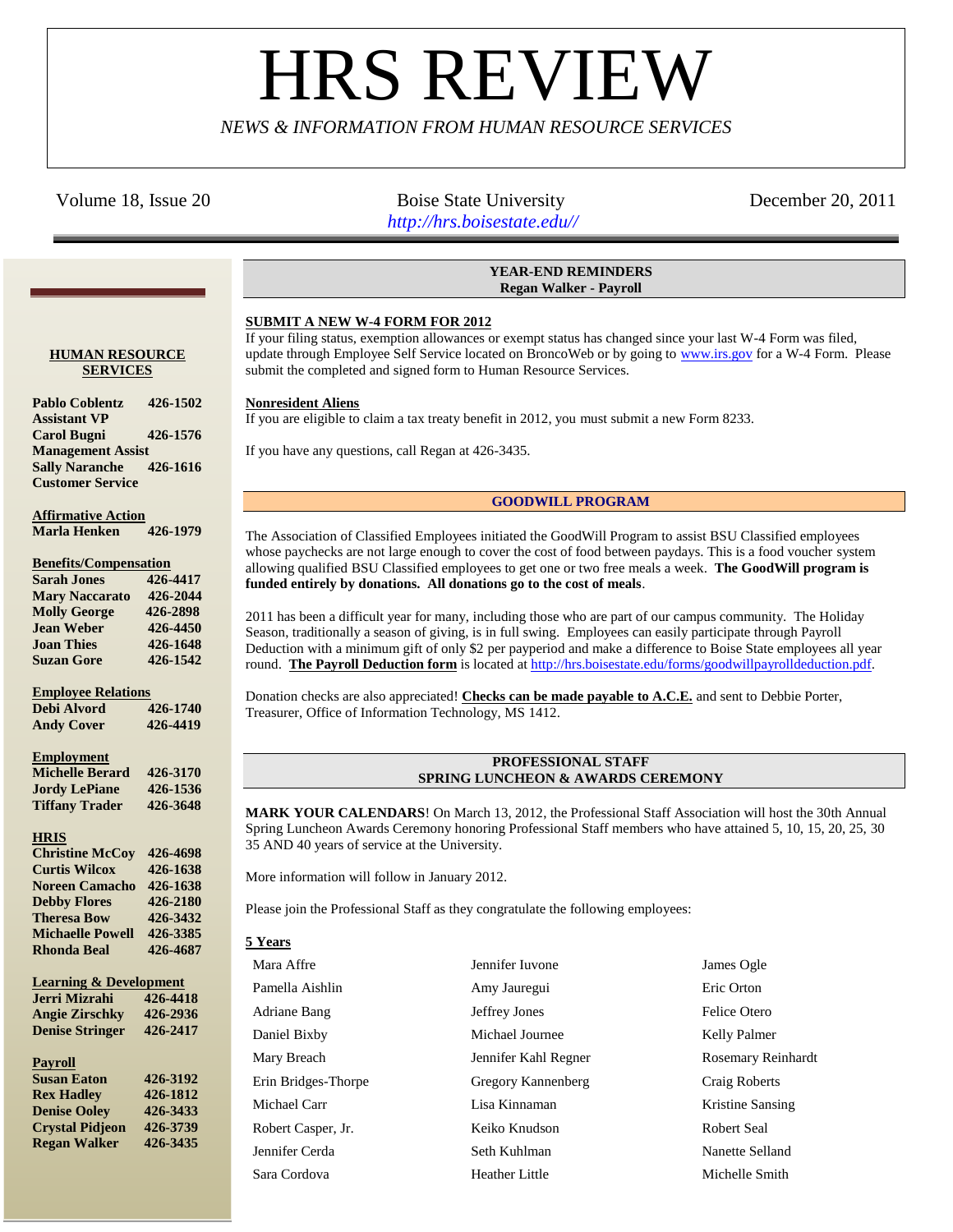

**Mark Your Calendar**

Boise State's **TIAA-CREF Representative, David Penrose, will be on campus Tuesday, January 17, 2012, from 8AM-5PM in the Cataldo Room, and Wednesday, January 18 from 8AM-5PM in the Boyington Room. Rooms are located in the Student Union Building.**

TIAA-CREF is currently updating their website. To schedule an appointment with David, call TIAA-CREF at 1-800-732-8353 from 8:00 am - 4:00 pm. If you have any questions, please call Human Resource Services at 426- 2898.

# Clayton Cox Erin McCandless Mary Stone Lisa Cox Joan Meitl Sam Strother **James Crowley 6 19 September 19 September 19 September 19 September 19 September 19 September 19 September 19 September 19 September 19 September 19 September 19 September 19 September 19 September 19 September 19 Septemb** Patricia Curtis **Rodney Miller** Eric Thorpe Matt Dimmitt **Maureen Moore** Christina Tondevold Kira Fewkes **Monty Moreland** Chad Watson Michael Gibson Clayton Morgan Jennifer Wheeler Jackie Girard Patricia Murphy Eric Wierzbicki Carolyn Goetz Josua Nehring Curtis Wilcox Maria Gomez De Amaro Bruce Newcomb Judith Wojcicki Cynthia Hall Roxanne Nichols Nathan Wood Nicole Harris Diana Nydegger

### **10 Years**

Diana Garza Aida Popovic

#### **15 Years**

Janet Atkinson Thomas Lowther James Reed Kirk Bates Martin Lukes Kelli Rooney Catherine Bishop Tisha Martin Sherry Squires Stephen Henderson **Amanda Nelson** Amanda Nelson Kimberly Thomas Matthew Irvin Susan Randall Regan Walker

#### **20 Years**

Diane Dragone Gregory Randall

**40 Years** Debi Alvord

Janis McCurry Maureen Sigler

Mark Hiemenz Matthew O'Brien

John Betts III Steven Justus Maura Rasmussen Raquel Brown Gregory Kaltenecker Cynthia Rice Bryan Chesbro Jerri Mizrahi-Drewes Gabriel Rosenvall Ileana Cordova Camille Mongelli Swarts Stacia Rupp Fatima Cornwall **Faction** James Nelson **Donna Snodgrass** Donna Snodgrass Heidi DeBruler **Andrew Newman** Heather Sower Scott Duncan **Kimberly Page** Terri Spinazza

Terry Day **Stanley Smith** Kevin Israel Stanley Stanley Smith

**25 Years 30 Years 35 Years** David Jensen Thomas Ansbach Glenda Hill Michelle Kelley Nancy Rosenheim

Debra DeNinno Lee Liberty Ronald Williams

#### **EMPLOYEE LEARNING & DEVELOPMENT Jerri Mizrahi – HRS Employee Learning & Development Manager**

Learning and Development offers a variety of personal and professional development sessions available to you for little or no charge. Browse our course offerings to find a session that will help you enhance or develop new skills. Course offerings include training and workshops in Software/Web Training, Time & Labor, Fiscal Procedures & Management, Communications, Personal & Professional Growth, and Supervision & Leadership. In addition,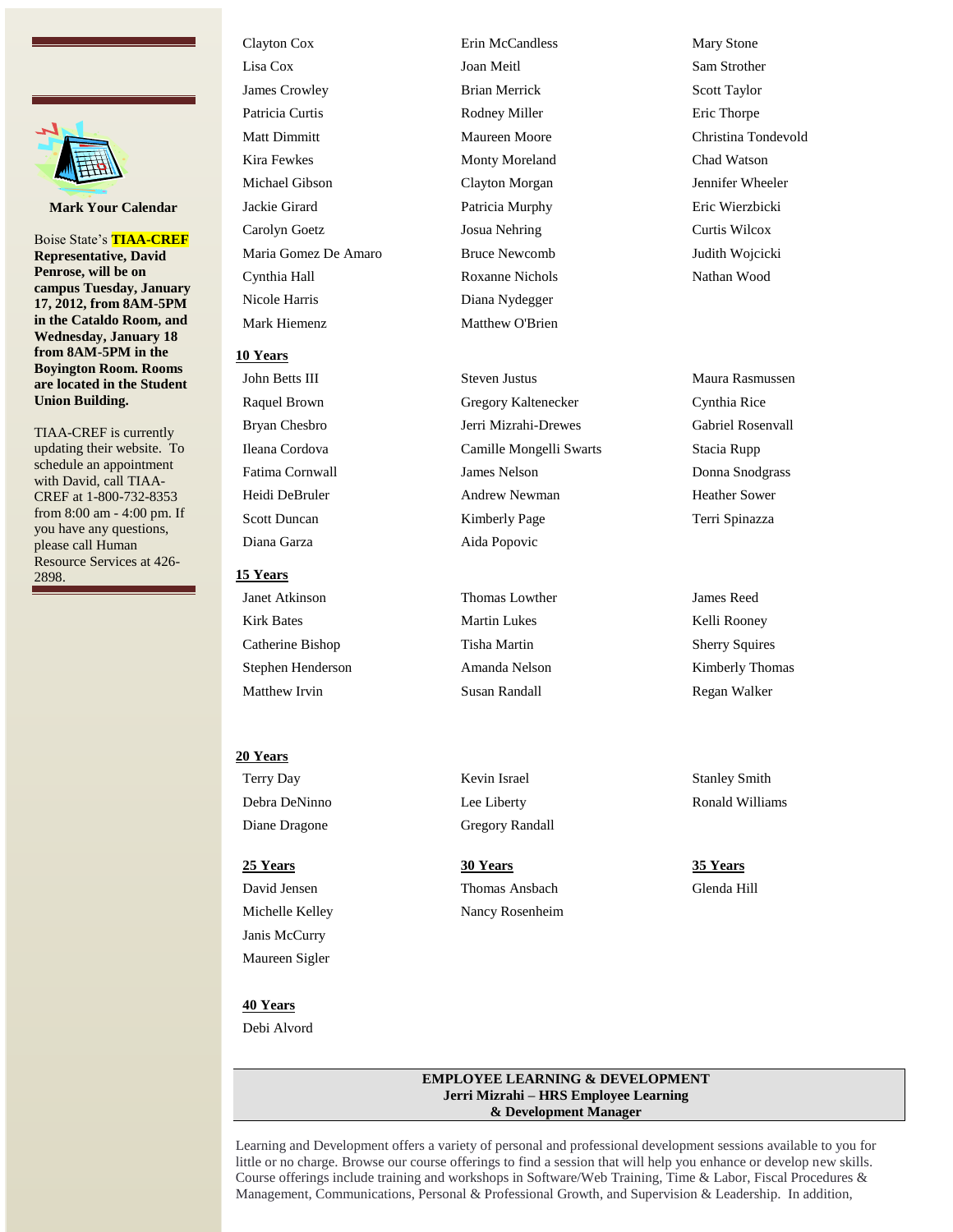#### **New Hires**

**Byron Stone** - Fac Oper & Maint, Custodian **Katie Thiede** - Admissions, Technical Records Specialist 1, LSA

#### **Departures**

#### **Patricia Alonzo** - CMEO Educational Talent Search **Dree Eno** - Enterprise Application **David Peterson** - College of Engineering-Admin

#### **Promotions**

**Danielle DeVoe** - Center for School Imp & Policy Studies, Program Specialist Shelly Slater - Admissions, to Management System Coordinator **Nancy Donahoo** - Albertsons Library, Library Assistant 3

**SkillSoft, Books 24x7** offers Boise State employees **FREE** access to over 800 on-line courses in business and software skills. To browse and register for classes, visit Employee Learning and Development on the Human Resource Services website.

#### **DISC ASSESSMENTS AVAILABLE Learning & Development**

Human Resource Services Learning and Development is offering all faculty and staff the opportunity to take a DiSC Assessment for \$25 until the holiday break.

DiSC® is a personal assessment tool used to improve work productivity, teamwork, and communication. DiSC is non-judgmental and helps people discuss their behavioral differences. If you participate in a DiSC assessment, you'll be asked to complete a series of questions that produce a detailed report about your personality and behavior. DiSC profiles help you and your team:

- Increase your self knowledge: how you respond to conflict, what motivates you, what causes you stress, and how you solve problems
- Learn how to adapt your own style to get along better with others
- Foster constructive and creative group interactions
- Facilitate better teamwork and minimize team conflict
- Develop stronger sales skills by identifying and responding to customer styles
- Manage more effectively by understanding the dispositions and priorities of employees and team members

These assessments are being offered by Dan Bobinski from [The Center for Workplace Excellence.](http://www.workplace-excellence.com/about-dan/) Dan Bobinski is a popular trainer, consultant, and coach who provides training sessions for Learning and Development.

#### **Completing the Assessment**

To complete the assessment, click [http://www.ttisurvey.com///187087YFY.](http://www.ttisurvey.com/187087YFY) After answering the assessment questions, you will be able to view your report online. You can then print it out. It will also be emailed (as a pdf) to the email address you provide when taking the assessment.

#### **Paying for the Assessment**

The cost of the assessment is \$25. If you complete the assessment, you will need to send your Department ID to Angie Zirschky [\(angiezirschky@boisestate.edu\)](mailto:angiezirschky@boisestate.edu) or Denise Stringer [\(denisestringer@boisestate.edu\)](mailto:denisestringer@boisestate.edu). You can also pay by personal check mailed to mail stop 1240.

If you have questions about the assessment, please contact Angie Zirschky at 426-2936 or Denise Stringer at 426- 2417.

#### **"LET'S TALK" JANUARY & FEBRUARY SCHEDULE Denise Stringer - Learning & Development**

**"Let's Talk" is an ongoing series of weekly 60-minute informational meetings on a wide variety of topics of interest to the Boise State University staff and faculty. To register for these sessions, please visit the online registration page at: <http://cedar.boisestate.edu/hrs/workshops/>**. Let's Talk" sessions are FREE!

Date: January 11, 2012 Session: **Purchasing 101** Presenter: Greg Kunde, Purchasing Description: This session will provide an overview of the basic purchasing policies for procurement of goods and services, purchasing dollar limits, and when to use a P-card, requisition/purchase order, or contract. Time: 11:00 a.m. – 12:00 p.m. Room: Simplot Micron Building, Room 210

Date: January 18, 2012 Session: **How to Plan an Event at the SUB** Presenter: Merrick Gulker, Conference Services Description: This session will cover everything you need to know about planning a successful event in the Student Union. Time: 11:00 a.m. – 12:00 p.m. Room: SUB – Trueblood Room

Date: January 25, 2012 Session: **P-card Holder Review Session** Presenter: Anna Pollworth, Purchasing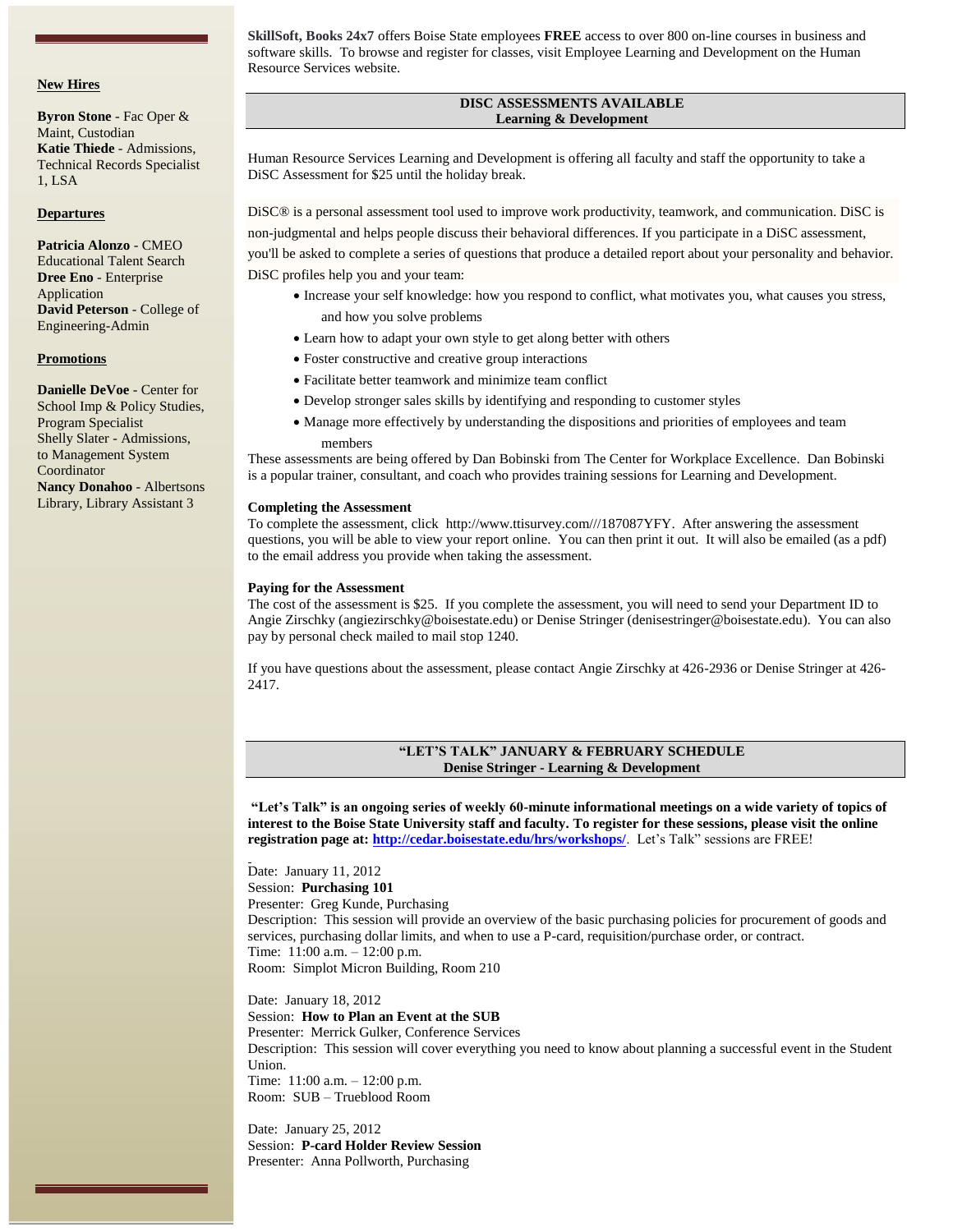*Continuing Professional Education SkillSoft [http://hrs.boisestate.edu/td/](http://hrs.boisestate.edu/td/skillsoft.shtml) [skillsoft.shtml](http://hrs.boisestate.edu/td/skillsoft.shtml)*

Boise State University prohibits discrimination in educational and employment opportunities, services, and benefits on the basis of race, national origin, color, creed, religion, sex, age, disability, veteran status, or sexual orientation. The University also affirms its commitment to providing equal opportunities and equal access to University facilities. For additional information, contact the Office of Equal Employment Opportunity and Affirmative Action at (208) 426-1979. For inquiries specifically related to sex discrimination and/or Title IX of the Education Amendments of 1972, please visit our website at [http://www.boisestate.edu/g](http://www.boisestate.edu/generalcounsel/titleix.shtml) [eneralcounsel/titleix.shtml](http://www.boisestate.edu/generalcounsel/titleix.shtml) or call Kendra Smith, Title IX Coordinator, at (208) 426-4407.

> **Employment Opportunities**

*[Faculty and Academic](http://hrs.boisestate.edu/joblistings/faculty/)  [Administration Employment](http://hrs.boisestate.edu/joblistings/faculty/)  [Opportunities](http://hrs.boisestate.edu/joblistings/faculty/)*

*[Management and](http://hrs.boisestate.edu/joblistings/professional/)  [Professional Employment](http://hrs.boisestate.edu/joblistings/professional/)  [Opportunities](http://hrs.boisestate.edu/joblistings/professional/)*

*[http://hrs.boisestate.edu/job](http://hrs.boisestate.edu/joblistings/classified/) [listings/classified/](http://hrs.boisestate.edu/joblistings/classified/)*

*[Student Employment](http://career.boisestate.edu/careeremployment/)  [Opportunities](http://career.boisestate.edu/careeremployment/)*

Description: This session provides an overview of p-card policy and procedure including review of CCER (Wells Fargo's Commercial Card Expense Reporting Tool for pcard management). Recommended for all new or existing cardholders, or any staff member involved in managing p-card expense for their area. Time: 11:00 a.m. – 12:00 p.m. Room: Simplot Micron Building, Room 210

Date: February 1, 2012 Session: **No Fear, Less Gear: How to Travel the World** Presenter: Corrine Henke, International Learning Department Description: Learn how to pack lighter, save money, and have a better time abroad. Time: 11:00 a.m. – 12:00 p.m. Room: Simplot Micron Building, Room 210

#### Date: February 8, 2012

#### Session: **Fellowships, Assistantships, Travel Expenses, Scholarships, and other Third- Party Awards** Presenter: Financial Aid Staff

Description: Are you a department that offers educational benefits such as fellowships, assistantships, travel expenses, scholarships, or other third-party payments? Are you notifying the appropriate offices? Come join the financial aid staff and learn what paperwork is required and what offices need to be notified of such awards. We will also discuss how these benefits and other third party awards may impact the student's financial aid eligibility. Time: 11:00 a.m. – 12:00 p.m.

Room: Simplot Micron Building, Room 210

Date: February 15, 2012 Session: **Budget Basics** Presenter: Karen Wargo, Budget Office Description: An introduction on how to get budget information from PeopleSoft reports and how to manage a department budget. Time: 11:00 a.m. – 12:00 p.m. Room: Simplot Micron Building, Room 210

Date: February 22, 2012 Session: **P-card Approver Role Review**

Presenter: Anna Pollworth, Purchasing Description: This session is designed to provide an overview of the p-card approval and authorization procedure. Recommended for all current or new CCER Approvers or any staff member involved in managing p-card expense for their area. Time: 11:00 a.m. – 12:00 p.m.

Room: Simplot Micron Building, Room 210

Date: February 29, 2012 Session: **Think This, Not That** Presenter: Jerri Mizrahi, Learning and Development

Description: An interactive session focusing on how positive thought and positive action creates positive creation. We will create reframing language to assist in turning around common negative or challenging thoughts for both inner self and external (relationships). Participants will be able to identify the power of thought, challenge the voices in your head, use reframing to apply conscious language skills, and develop an action plan to track your journey. Time: 11:00 a.m. – 12:00 p.m.

Room: Simplot Micron Building, Room 210

#### **VACANCIES**

Boise State University is a State agency and must hire Classified positions through the Division of Human Resources (DHR). Current vacancies at Boise State are listed below. For more information regarding state job openings, see the Division of Human Resources website at: *<http://dhr.idaho.gov/>*.

You must currently work for the State of Idaho as a permanent employee eligible to transfer or your name must be within the top 25 listed on the appropriate Division of Human Resources register to apply for the positions listed below. **Job announcements are current and updated on our website located at:** *<http://hrs.boisestate.edu/joblistings/classified/>*. Announcements listed may be used to fill both current and future vacancies.

Call **Tiffany Trader** at 426-3648 for additional information regarding **Classified** positions. Call **Jordy LePiane** at **426-1536** for additional information regarding **Professional** positions. Call **Michelle Berard, 426-3170**, for additional information regarding **Faculty** positions.